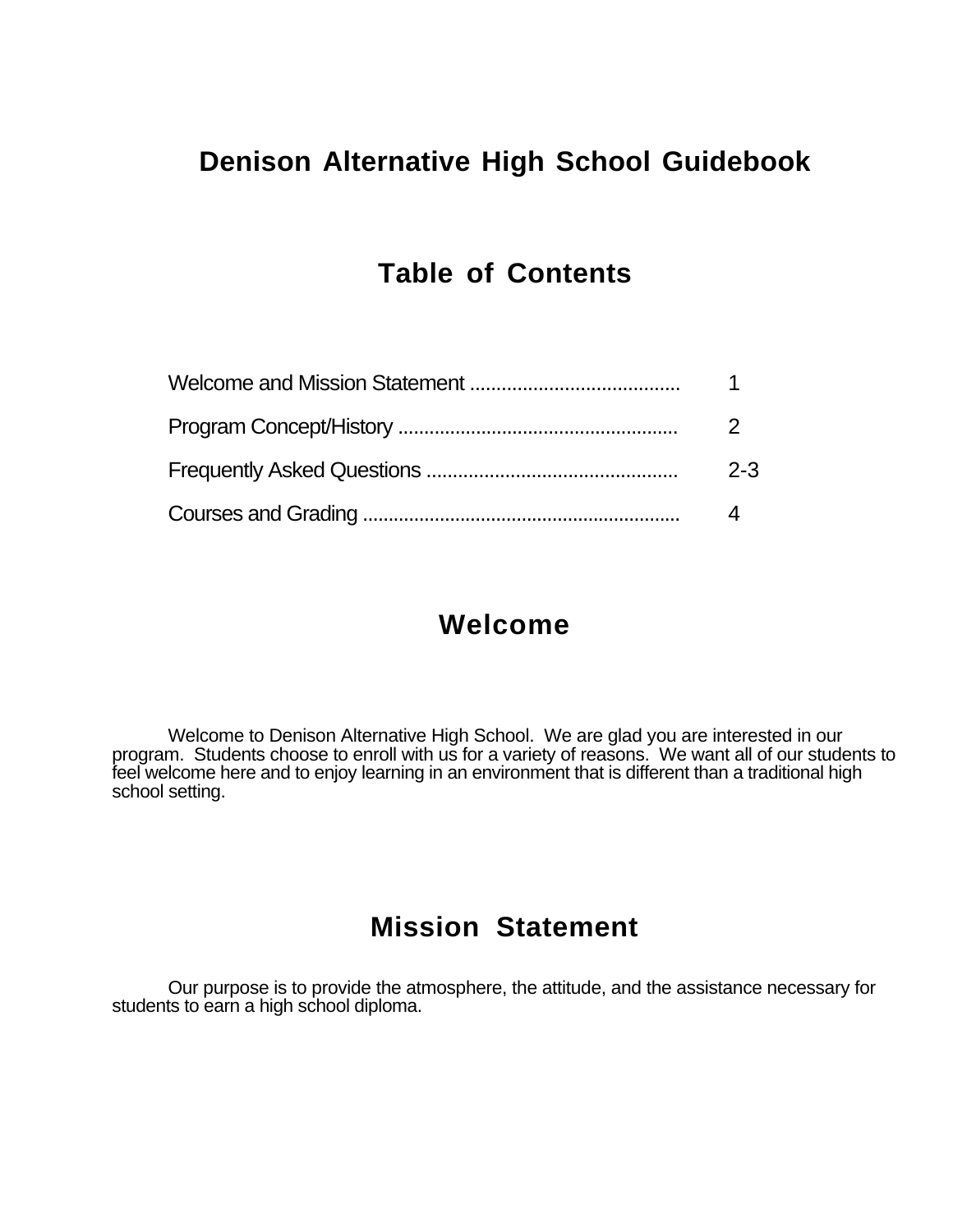### **Program History and Concept**

Denison Alternative High School was established in 1992 as a joint effort between the Denison Community Schools and the Denison Job Corps Center. The goal is to provide students who have dropped out of high school or who are not successful in a traditional high school an opportunity to earn a high school diploma. After successfully completing the application process, both Denison Community School and Denison Job Corps students may participate in the program. Each student must meet the guidelines set by his/her school to be eligible for application. Students from area high schools may take advantage of the program with approval from their home high school administration and the principal of Denison High School.

Unlike a traditional high school, Alternative High students work on one or two subjects at a time and at pace that fits their individual needs. Students often perform better than they did in the traditional high school setting because of the self-paced learning, individual attention, relaxed atmosphere, and smaller number of students in the classroom. Students often gain a sense of self-confidence and individual responsibility as they complete their studies. Students are responsible for completing all the required work for each course. Students at the Denison Alternative High School should realize this is a special opportunity to earn a high school diploma and, therefore, are expected to treat it as such.

# **Frequently Asked Questions**

#### **Who may enroll in the Denison Alternative High School?**

The alternative school is available for Denison High School students upon approval of the principal of Denison High School and the student's counselor. Students must also be enrolled in the Denison Job Corps program to earn vocational training in one of nine trades. Students from area high schools who meet the tuition requirements, are approved by their home school district, and the principal of Denison High School may enroll if the program has available space. **Students must be 16 years old or older to enroll in the Alternative High School and Job Corp.**

### **Where is the Denison Alternative High School located?**

The Denison Alternative High School is comprised of several rooms located at the Denison Job Corps Center, which is a federally funded program sponsored by the United States Department of Labor. Denison students attending the alternative school will be in a classroom designated solely for local high school students.

#### **Why do some students apply to attend the alternative school?**

There are numerous reasons why this option is better to earn a high school diploma for some students. In some cases, the student is supporting a family and needs to spend time earning a living while also going to school. Some students find studying several subjects each day is more difficult than focusing on one subject at a time. Some students need a structure which facilitates their learning style. Yet other students are behind their classmates in credits towards earning a diploma and believe this program will help them catch up.

#### **What hours is this program open?**

The High School classroom is open from 7:30 a.m.. until 4:00 p.m. daily. Students schedules are determined based on their needs, their ages, and their program of study.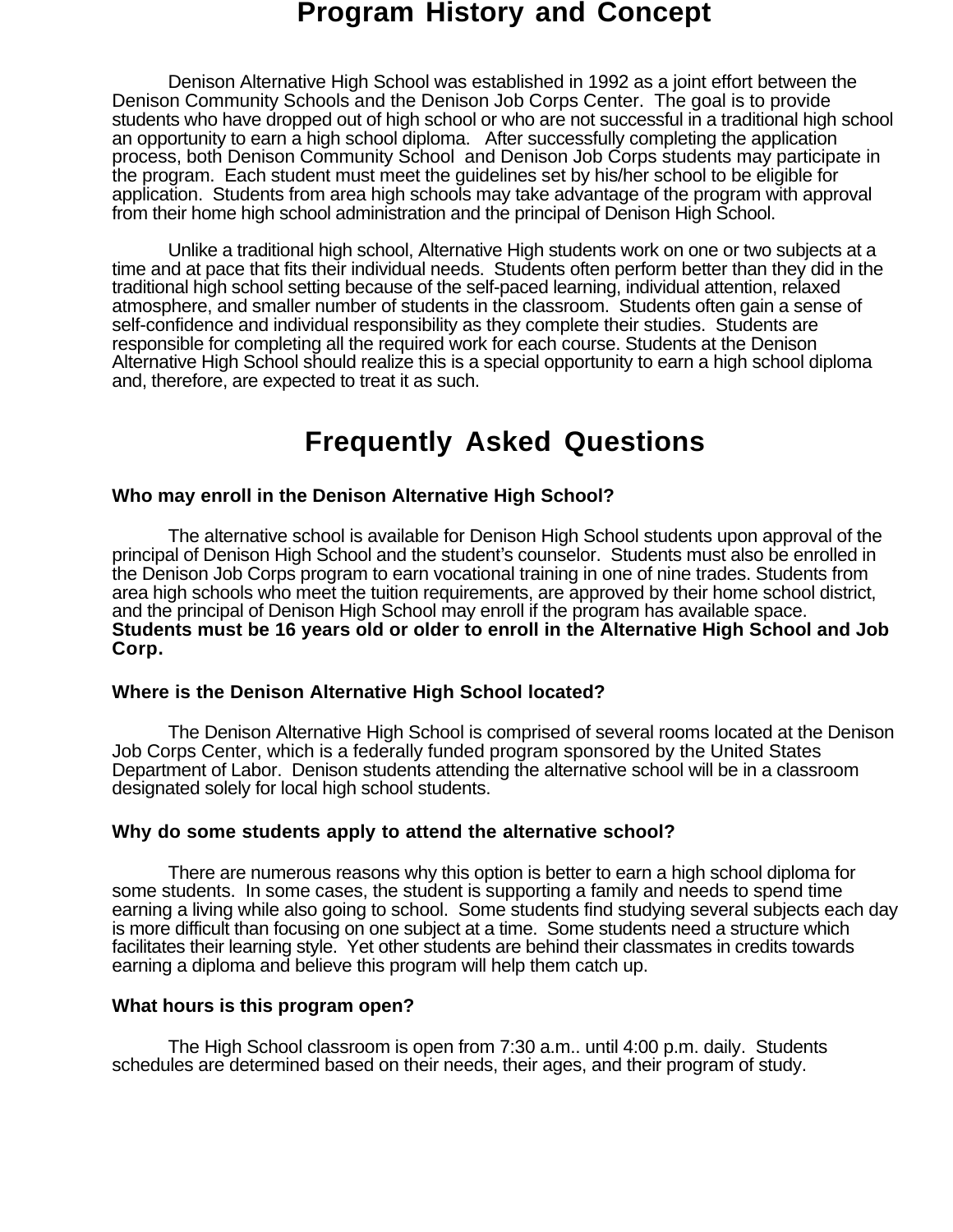#### **Is homework required at the Alternative High School?**

Though homework is not generally required, some students choose to take assignments home to advance more quickly through their courses. One credit per month is the minimum rate of progress expected in this program. It may be necessary to take work home to meet this level of progress.

#### **What courses are offered?**

Due to the independent nature of this program, laboratory, shop, and other hands-on courses are not offered to students in the alternative school classrooms. Foreign language and higher level courses in core areas of science, math, language arts and social science are also not available.

#### **How fast must my progress be?**

As noted earlier, each student is required to earn a minimum of one credit each month. Students not meeting the expectations will have a performance contract created to help them meet performance expectations. If these expectations are not met, removal from the program may result.

#### **How many credits are required to earn a Denison Alternative High School diploma?**

Thirty-eight credits are required for all students to earn a diploma.

#### **When can a student enroll in the program?**

Students may apply for acceptance at any time; however, it is common for the program to be full and students are then placed on a waiting list. The length of the waiting period varies, but is usually not longer than a few weeks. If you are on the waiting list, you will be notified when an opening exists. In some cases, special circumstances will dictate the order in which students are accepted into this program.

#### **What calendar does the alternative school follow?**

Since students enrolled in the Alternative High School are also Job Corp students, the Job Corp calendar and schedule will be followed.

#### **Is it true the Alternative High School is easier than the traditional high school?**

Some students may have this belief prior to enrollment; however, they find that earning a diploma from the alternative school can be more challenging than the traditional high school because all assignments and tests must earn a 70% before the student can advance to the next unit or chapter. Like any form of education, the alternative school requires students to have self discipline to be successful.

#### **Are special education students allowed to enroll?**

Special Education students are welcome to attend Denison Alternative High School. Students with very high educational needs (Level III) may not be successful in this program. In such cases, the student may be referred back to Denison High School for a more appropriate level of programming.

#### **Is lunch available on campus?**

All Job Corp students are provided a fee lunch each day.